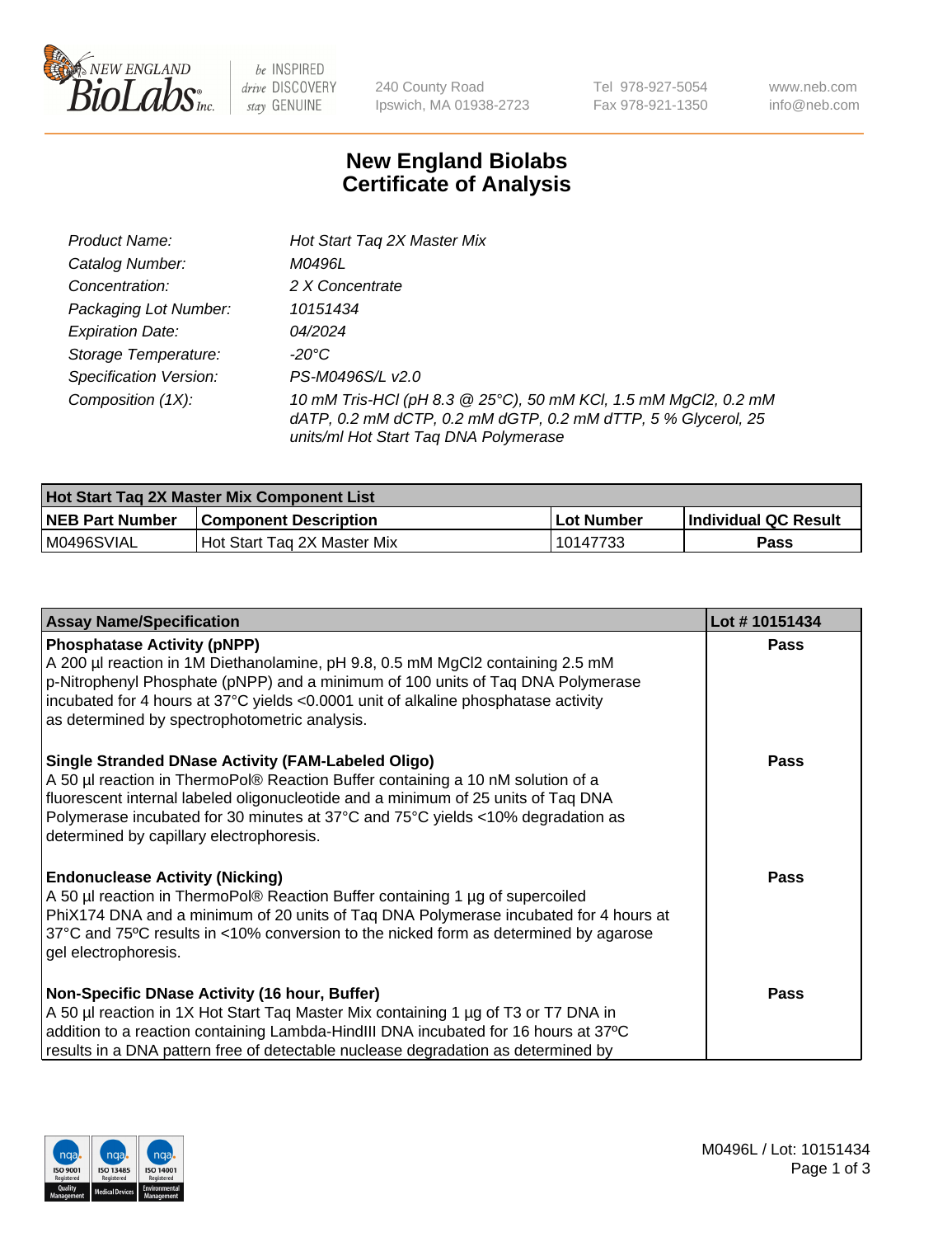

be INSPIRED drive DISCOVERY stay GENUINE

240 County Road Ipswich, MA 01938-2723 Tel 978-927-5054 Fax 978-921-1350

www.neb.com info@neb.com

| <b>Assay Name/Specification</b>                                                                                                                                                                                                                                                                                                                                                                                                     | Lot #10151434 |
|-------------------------------------------------------------------------------------------------------------------------------------------------------------------------------------------------------------------------------------------------------------------------------------------------------------------------------------------------------------------------------------------------------------------------------------|---------------|
| agarose gel electrophoresis.                                                                                                                                                                                                                                                                                                                                                                                                        |               |
| PCR Amplification (Hot Start 2 kb Lambda DNA, Master Mix)<br>A 50 µl reaction in 1X Hot Start Taq Master Mix and 0.2 µM primers containing 20 pg<br>Lambda DNA and 100 ng Human Genomic DNA for 30 cycles of PCR amplification results<br>in an increase in yield of the 2 kb Lambda product and a decrease in non-specific<br>genomic bands when compared to a non-hot start control reaction.                                     | <b>Pass</b>   |
| Inhibition of Primer Extension (Hot Start, Radioactivity Incorporation)<br>A 50 µl primer extension assay in ThermoPol® Reaction Buffer in the presence of 200<br>µM dNTPs including [3H]-dTTP, containing 15 nM primed single-stranded M13mp18 with<br>2.5 units of Hot Start Taq DNA Polymerase incubated for 16 hours at 25°C yields > 95%<br>inhibition when compared to a non-hot start control reaction.                      | <b>Pass</b>   |
| <b>qPCR DNA Contamination (E. coli Genomic)</b><br>A minimum of 5 units of Hot Start Taq DNA Polymerase is screened for the presence of<br>E. coli genomic DNA using SYBR® Green qPCR with primers specific for the E. coli 16S<br>rRNA locus. Results are quantified using a standard curve generated from purified E.<br>coli genomic DNA. The measured level of E. coli genomic DNA contamination is $\leq 1$ E.<br>coli genome. | <b>Pass</b>   |
| <b>RNase Activity (Extended Digestion)</b><br>A 10 µl reaction in NEBuffer 4 containing 40 ng of a 300 base single-stranded RNA<br>and a minimum of 1 µl of Hot Start Taq 2X Master Mix is incubated at 37°C. After<br>incubation for 4 hours, >90% of the substrate RNA remains intact as determined by<br>gel electrophoresis using fluorescent detection.                                                                        | <b>Pass</b>   |
| <b>Protein Purity Assay (SDS-PAGE)</b><br>Taq DNA Polymerase is ≥ 99% pure as determined by SDS-PAGE analysis using Coomassie<br>Blue detection.                                                                                                                                                                                                                                                                                    | Pass          |
| PCR Amplification (5 kb Lambda, Master Mix)<br>A 25 µl reaction in 1X Hot Start Taq Master Mix and 0.2 µM primers containing 5 ng<br>Lambda DNA for 25 cycles of PCR amplification results in the expected 5 kb product.                                                                                                                                                                                                            | Pass          |

This product has been tested and shown to be in compliance with all specifications.

One or more products referenced in this document may be covered by a 3rd-party trademark. Please visit <www.neb.com/trademarks>for additional information.